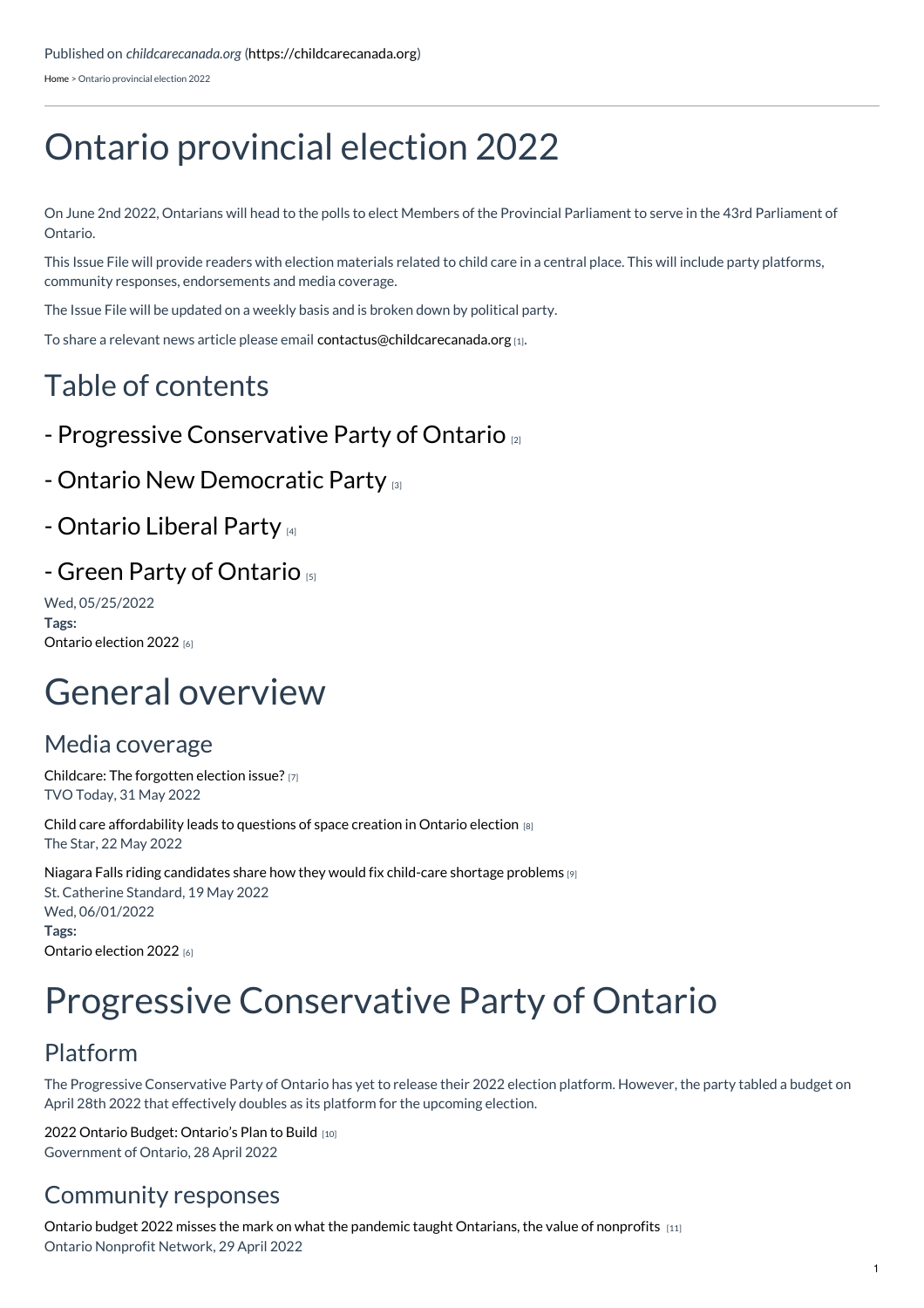In their analysis of Ontario's 2022 provincial budget, the Ontario Nonprofit Network expresses their disappointment with the Ford government's lack of commitment to expanding non-profit child care services, and investing in wages of the child care workforce. The ONN statement also reinforces that increasing tax credit for families will not build spaces nor address the growing child care workforce shortage.

Ontario budget 2022: Child care plan can't work without a [workforce](https://childcarecanada.org/documents/child-care-news/22/05/ontario-budget-2022-child-care-plan-can%25E2%2580%2599t-work-without-workforce) strategy. ECEs and child care workers are worth more than Ford's budget [12]

Canadian Union of Public Employees, 29 April 2022

### Endorsements

*This section will be updated as information become available.*

# Media

*This section will be updated as information become available.*

Thu, 05/05/2022 **Tags:** Ontario [election](https://childcarecanada.org/taxonomy/term/9251) 2022 [6] [politics](https://childcarecanada.org/category/tags/politics) [13]

# Ontario New Democratic Party

# Platform

Ontario NDP election 2022 [platform:](https://childcarecanada.org/documents/research-policy-practice/22/04/ontario-ndp-election-platform-they-broke-it-we%25E2%2580%2599ll-fix-it) They broke it, we'll fix it [14]

Ontario New Democratic Party, 26 April 2022

The Ontario New Democratic party has released its platform for the 2022 election campaign with its commitment to make life more affordable for Ontarians. On child care affordability, the Ontario NDP commit to implementing \$10-a-day child care, reducing fees of before and after school child care, increasing RECEs' standard wage to \$25 per hour, creating a workforce strategy, making child care inclusive, providing base funding for licensed home child care and limiting government-funded expansion to public or non-profit services only.

# Community responses

*This section will be updated as information become available.*

# Endorsements

*This section will be updated as information become available.*

# Media

Ontario NDP pitch wage boost for [child-care](https://childcarecanada.org/documents/child-care-news/22/04/ontario-ndp-pitch-wage-boost-child-care-staff) staff [15] Canada's National Observer, 12 April 2022

Ontario election 2022: NDP pledges \$25 minimum wage for early childhood [educators](https://childcarecanada.org/documents/child-care-news/22/04/ndp-promises-25-minimum-wage-early-childhood-educators-ontario) [16] CTV News, 12 April 2022

Andrea Horwath: \$25 for early childhood [educators](http://childcarecanada.org/documents/child-care-news/22/04/andrea-horwath-25-early-childhood-educators-20-child-care-program) & \$20 for child care program staff. We can make child care a career that actually pays the bills [17] NDP Ontario via Twitter, 12 April 2022

Thu, 05/05/2022 **Tags:** Ontario [election](https://childcarecanada.org/taxonomy/term/9251) 2022 [6]

# Ontario Liberal Party

# Platform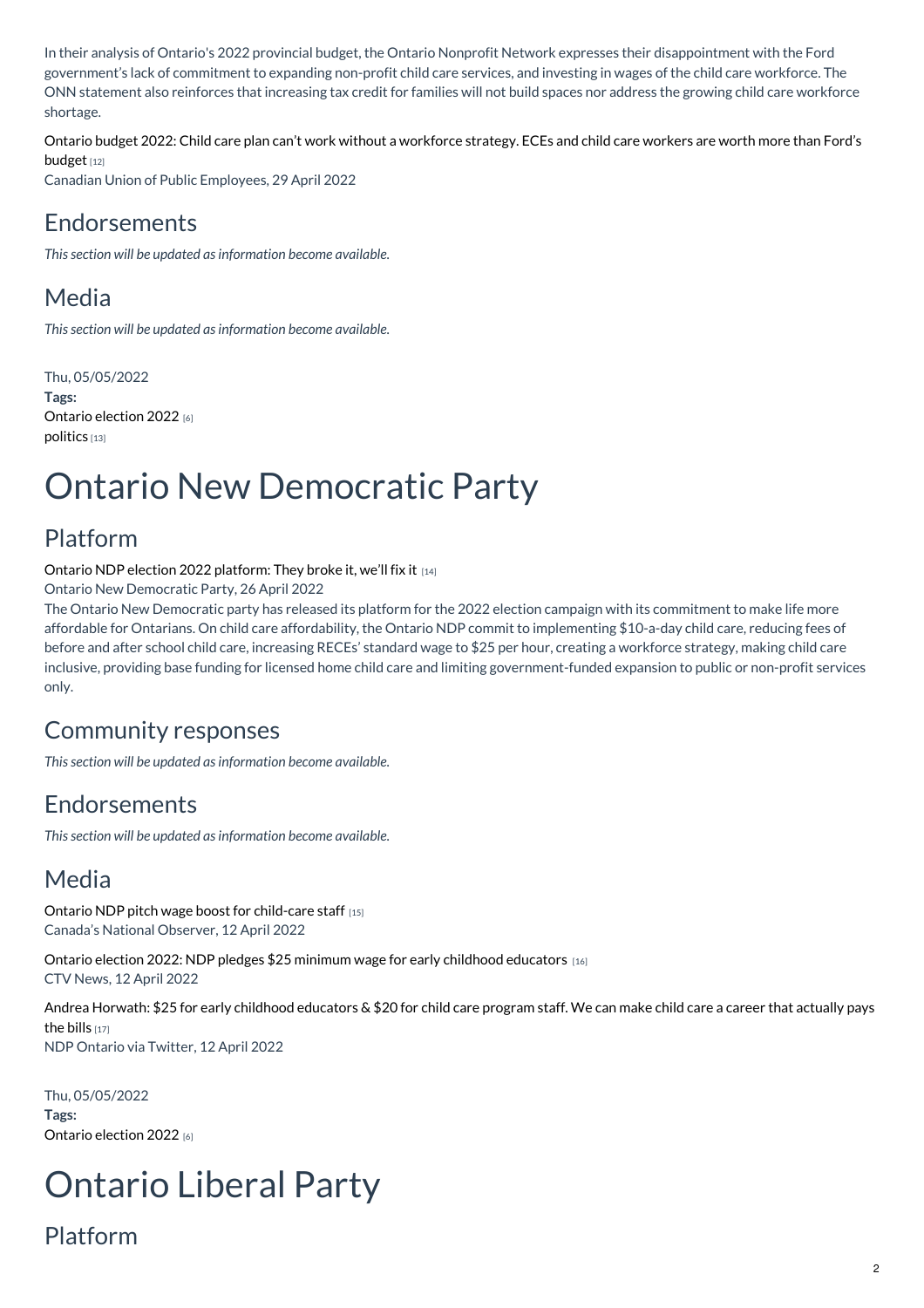#### A place to grow: The Ontario Liberal [platform](https://childcarecanada.org/documents/research-policy-practice/22/05/place-grow-ontario-liberal-platform) [18]

Ontario Liberal Party, 10 May 2022

The Ontario Liberal Party has released its platform for the 2022 election campaign with its commitment to implement \$10 a day child care, enhance parental leave and build flexible, tailored child care options. The platform includes, in specific: implementing universal \$10 a day for licensed child care; making child care discounts retroactive, giving parents \$2,750 per child; delivering \$10 a day before and after school care by September; creating 30,000 new child care jobs; enhancing pay and benefits for ECEs; and providing free tuition for all ECE programs at Ontario's colleges.

#### Community responses

*This section will be updated as information become available.*

#### Endorsements

*This section will be updated as information become available.*

### Media

*This section will be updated as information become available.*

Wed, 05/11/2022 **Tags:** Ontario [election](https://childcarecanada.org/taxonomy/term/9251) 2022 [6]

# Green Party of Ontario

### Platform

The Green plan: New solutions to old [problems](https://childcarecanada.org/documents/research-policy-practice/22/05/green-plan-new-solutions-old-problems) [19]

Green Party of Ontario, 11 May 2022

The Green Party of Ontario has released its platform for the 2022 election campaign with its commitment to implement \$10 a day child care and provide Early Childcare Educators with a starting wage of \$25 per hour.

#### Community responses

*This section will be updated as information become available.*

#### Endorsements

*This section will be updated as information become available.*

### Media

*This section will be updated as information become available.*

Mon, 05/16/2022

**Source URL (modified on 25 May 2022):** <https://childcarecanada.org/resources/issue-files/ontario-provincial-election-2022>

**Links**

[1] mailto:contactus@childcarecanada.org [2] https://childcarecanada.org/resources/issue-files/ontario-provincial-election-2022/progressive-conservativeparty-ontario [3] [https://childcarecanada.org/resources/issue-files/ontario-provincial-election-2022/ontario-new-democratic-party](https://childcarecanada.org/resources/issue-files/ontario-provincial-election-2022/ontario-liberal-party) [4] [https://childcarecanada.org/resources/issue-files/ontario-provincial-election-2022/ontario-liberal-party](https://childcarecanada.org/resources/issue-files/ontario-provincial-election-2022/green-party-ontario) [5] https://childcarecanada.org/resources/issuefiles/ontario-provincial-election-2022/green-party-ontario [6] <https://childcarecanada.org/taxonomy/term/9251> [7] [https://childcarecanada.org/documents/child-care-news/22/06/childcare-forgotten-election-issue](https://childcarecanada.org/documents/child-care-news/22/05/child-care-affordability-leads-questions-space-creation-ontario) [8] https://childcarecanada.org/documents/child-carenews/22/05/child-care-affordability-leads-questions-space-creation-ontario [9] [https://childcarecanada.org/documents/child-care-news/22/05/niagara-falls](https://childcarecanada.org/documents/child-care-news/22/05/niagara-falls-riding-candidates-share-how-they-would-fix-child-care)riding-candidates-share-how-they-would-fix-child-care [10] https://budget.ontario.ca/2022/index.html [11] https://childcarecanada.org/documents/researchpolicy-practice/22/05/ontario-budget-2022 [12] [https://childcarecanada.org/documents/child-care-news/22/05/ontario-budget-2022-child-care-plan](https://childcarecanada.org/documents/child-care-news/22/05/ontario-budget-2022-child-care-plan-can%25E2%2580%2599t-work-without-workforce)can%E2%80%99t-work-without-workforce [13] <https://childcarecanada.org/category/tags/politics> [14] https://childcarecanada.org/documents/research[policy-practice/22/04/ontario-ndp-election-platform-they-broke-it-we%E2%80%99ll-fix-it](https://childcarecanada.org/documents/child-care-news/22/04/ontario-ndp-pitch-wage-boost-child-care-staff) [15] https://childcarecanada.org/documents/child-carenews/22/04/ontario-ndp-pitch-wage-boost-child-care-staff [16] https://childcarecanada.org/documents/child-care-news/22/04/ndp-promises-25-minimumwage-early-childhood-educators-ontario [17] [http://%20https//childcarecanada.org/documents/child-care-news/22/04/andrea-horwath-25-early-childhood](https://childcarecanada.org/documents/child-care-news/22/04/ndp-promises-25-minimum-wage-early-childhood-educators-ontario)educators-20-child-care-program [18] [https://childcarecanada.org/documents/research-policy-practice/22/05/place-grow-ontario-liberal-platform](https://childcarecanada.org/documents/research-policy-practice/22/05/green-plan-new-solutions-old-problems) [19]